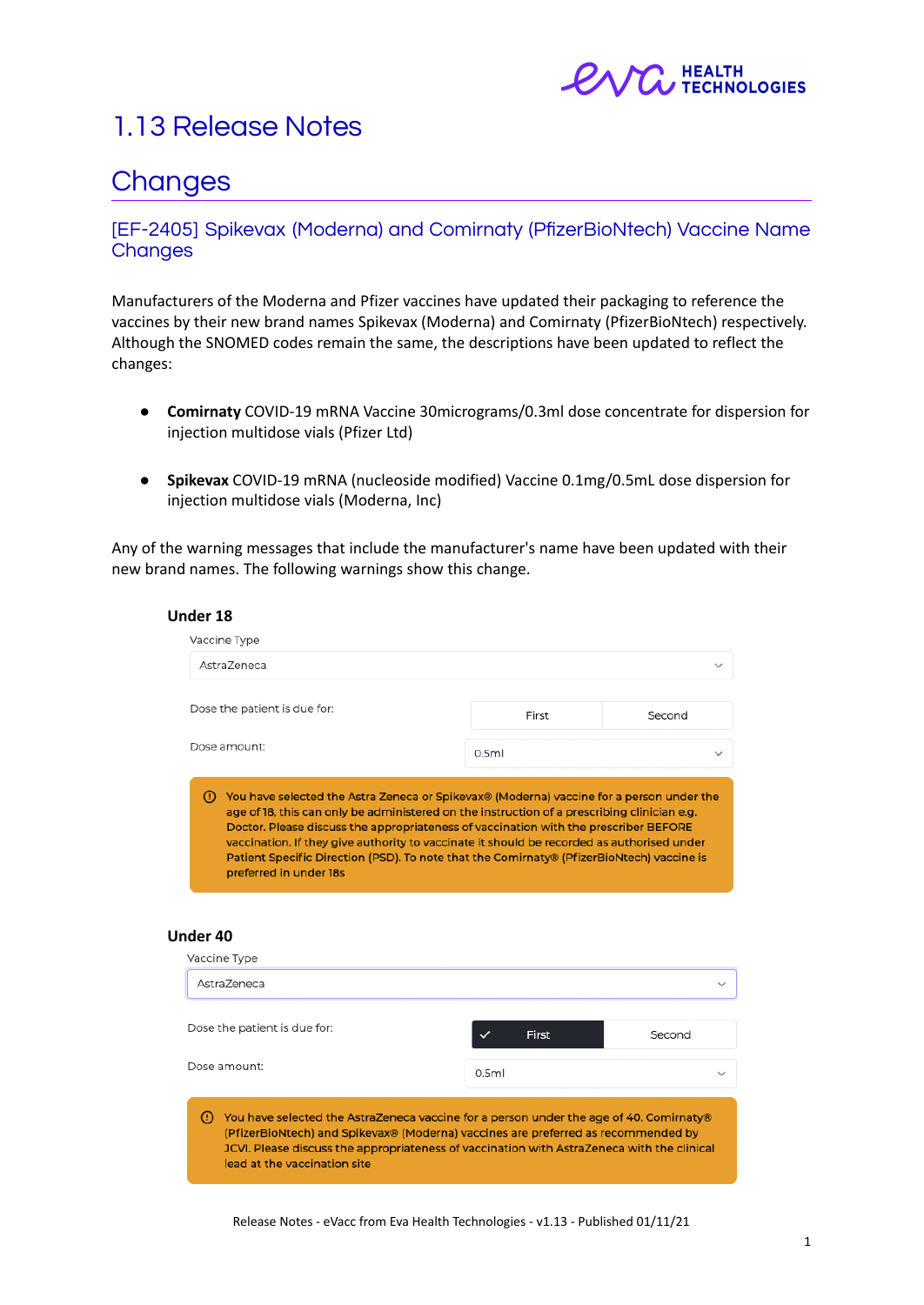

## [EF-2383] COVID-19 Booster interval changed to 182 days

Due to revised guidance from the JCVI, the minimum primary course to booster interval has been increased to 182 days from 180 days.

### [EF-2387] Rewording of dose schedule warning following removal of upper interval boundary

JCVI guidance has resulted in NHS Digital publishing a requirement uplift which REMOVES the upper boundary of dose intervals. The warning presented has now be updated to reflect this:

for Booster vaccines

(!) The date selected is before the recommended dose schedule for a booster course.

#### for Primary Course vaccines

(1) The date selected is before the recommended dose interval for this vaccine type

### [EF-1957] Flu - Improper use of the term "Injection site" within Vaccination template

Flu vaccines may be given by other means than simply injection therefore the term "Injection Site" is somewhat incorrect. This has now been modified to state "Site of Vaccination".

#### Vaccine Delivery

| Site of Vaccination  |           |              |  |  |  |
|----------------------|-----------|--------------|--|--|--|
| Left Arm             | Right Arm | Other        |  |  |  |
| Route of Vaccination |           |              |  |  |  |
| Intramuscular        |           | Subcutaneous |  |  |  |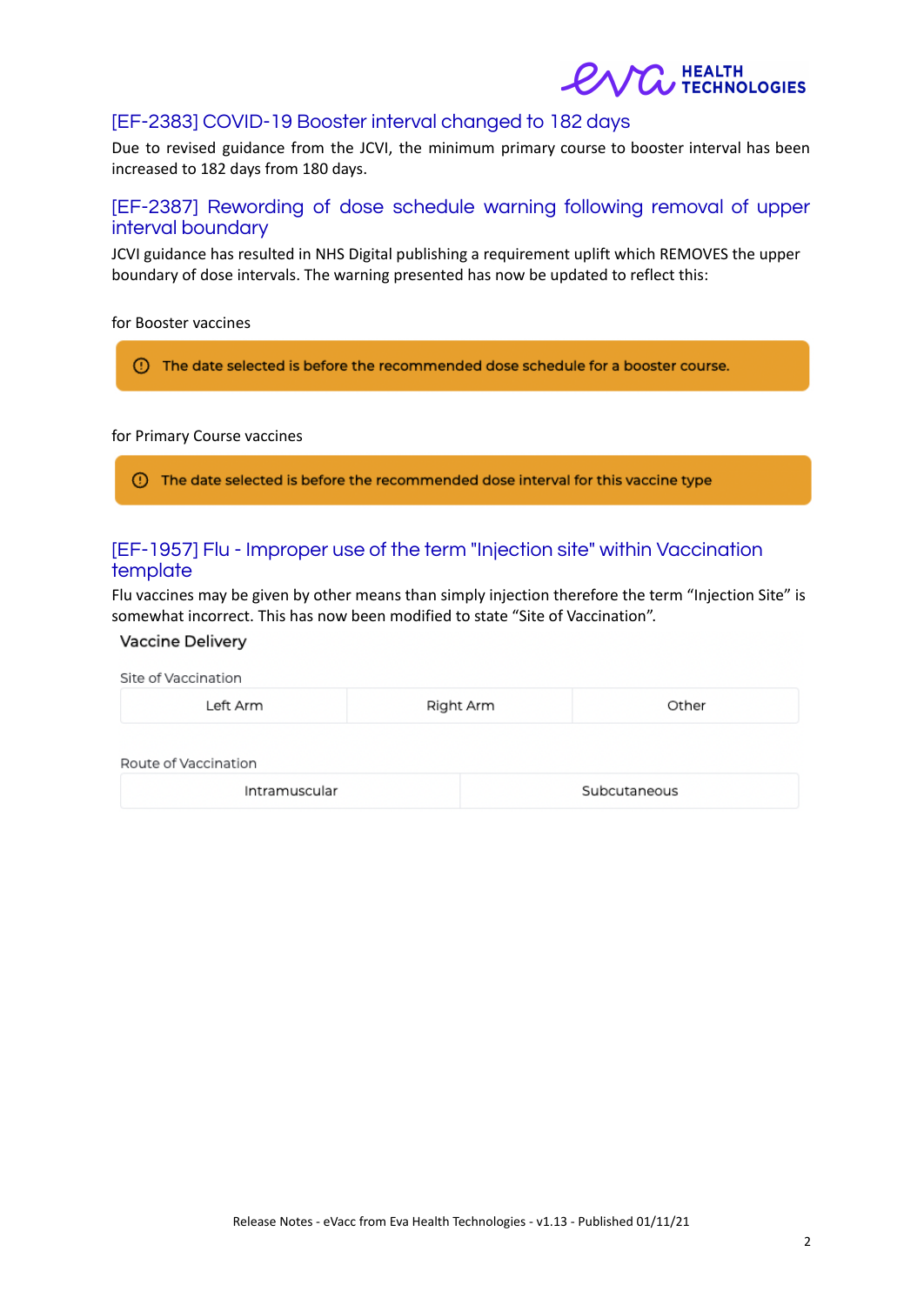

### [EF-1956] Defaulting of "Injection Route" when only licensed route is available in DM+D

Logic has recently been employed that suppresses the "Injection Route" questions when only one licensed route of vaccination is available.

Whilst this was considered acceptable to default this value (which is subsequently included in downstream exports), a suggestion was made that it would be beneficial to include an information bar within the UI that states the licensed route of administration.

| Vaccine Delivery    |                                                                   |       |
|---------------------|-------------------------------------------------------------------|-------|
| Site of Vaccination |                                                                   |       |
| Left Arm            | Right Arm                                                         | Other |
|                     |                                                                   |       |
| (i)                 | This vaccine must only be administered by intramuscular injection |       |
|                     |                                                                   |       |
|                     |                                                                   |       |
| Vaccine Delivery    |                                                                   |       |
| Site of Vaccination |                                                                   |       |
| Left Arm            | Right Arm                                                         | Other |
|                     |                                                                   |       |
| (i)                 | This vaccine must only be administered by nasal inhalation        |       |
|                     |                                                                   |       |

## [EF-2128] Replace Help with a link to evahealth.co.uk

The FAQ page has now been moved to the Eva Health website.